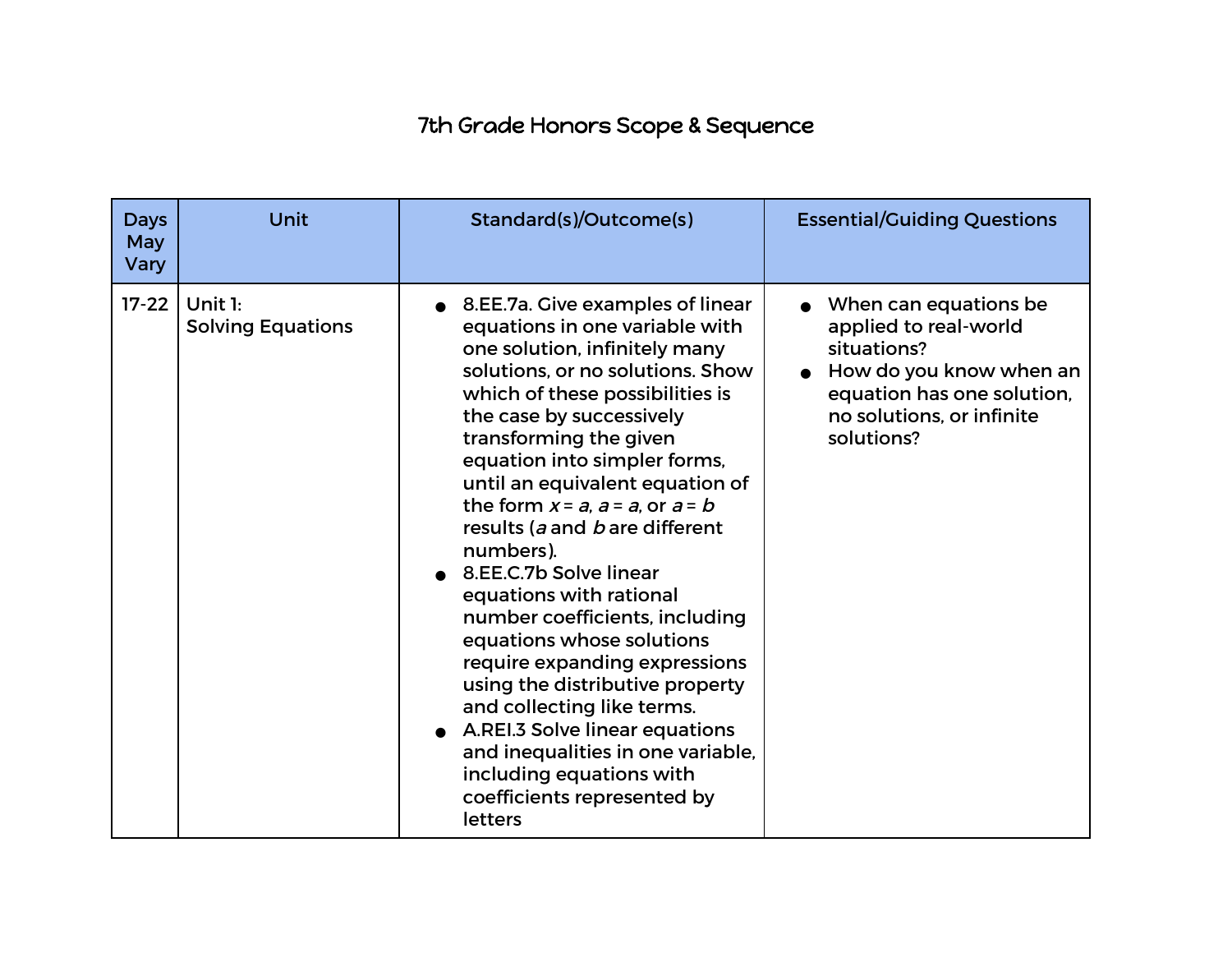| $15-18$   | Unit 2:<br>Radicals and the<br>Pythagorean<br>Theorem | 8.EE.2: Evaluate square roots of<br>small perfect squares and cube<br>roots of small perfect cubes.<br>8.EE.2: Use square root and<br>cube root symbols to represent<br>solutions to equations of the<br>form $x^2$ = p and $x^3$ = p, where p is<br>a positive rational number.<br>N.RN.A2 Rewrite expressions<br>involving radicals and rational<br>exponents using the properties<br>of exponents.<br>8.NS.2: Use rational<br>approximations of irrational<br>numbers to compare the size<br>of irrational numbers, locate<br>them approximately on a<br>number line diagram<br>8.G.6: Explain a proof of the<br>Pythagorean Theorem and its<br>converse.<br>8.G.7: Apply the Pythagorean<br>Theorem to determine<br>unknown side lengths in right<br>triangles in real-world and<br>mathematical problems in two<br>and three dimensions. | How are the properties of<br>roots of real numbers used<br>to evaluate and simplify<br>radical expressions?<br>How can we use the<br>relationship among parts<br>of a right triangle in real-<br>life problems? |
|-----------|-------------------------------------------------------|-----------------------------------------------------------------------------------------------------------------------------------------------------------------------------------------------------------------------------------------------------------------------------------------------------------------------------------------------------------------------------------------------------------------------------------------------------------------------------------------------------------------------------------------------------------------------------------------------------------------------------------------------------------------------------------------------------------------------------------------------------------------------------------------------------------------------------------------------|-----------------------------------------------------------------------------------------------------------------------------------------------------------------------------------------------------------------|
| $15 - 20$ | Unit 3:                                               | 8.EE.1: Know and apply the                                                                                                                                                                                                                                                                                                                                                                                                                                                                                                                                                                                                                                                                                                                                                                                                                    | How are the properties of                                                                                                                                                                                       |
|           | <b>Integer Exponents</b>                              | properties of integer exponents                                                                                                                                                                                                                                                                                                                                                                                                                                                                                                                                                                                                                                                                                                                                                                                                               | exponents of real numbers                                                                                                                                                                                       |
|           | and Scientific                                        | to generate equivalent                                                                                                                                                                                                                                                                                                                                                                                                                                                                                                                                                                                                                                                                                                                                                                                                                        | used to evaluate and                                                                                                                                                                                            |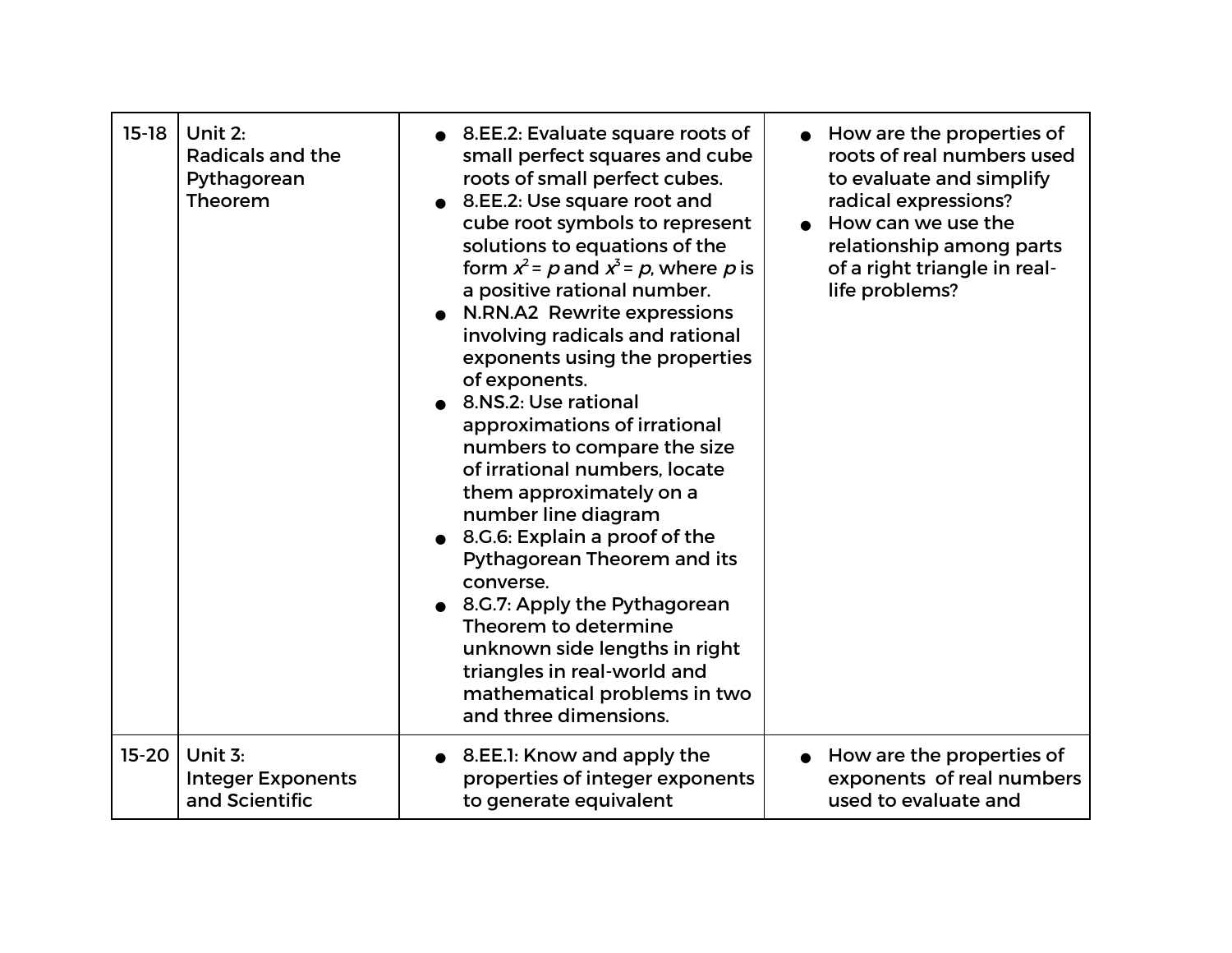|           | <b>Notation</b>             | numerical expressions.<br>8.EE.3: Use numbers expressed<br>in the form of a single digit<br>times an integer power of 10 to<br>estimate very large or very<br>small quantities, and to express<br>how many times as much one<br>is than the other. For example,<br>estimate the population of the<br>United States as $3 \times 10^8$ and the<br>population of the world as 7 x<br>$10^{\circ}$ , and determine that the<br>world population is more than<br>20 times larger.<br>8.EE.4: Perform operations with<br>numbers expressed in scientific<br>notation, including problems<br>where both decimal and<br>scientific notation are used.<br>Use scientific notation and<br>choose units of appropriate<br>size for measurements of very<br>large or very small quantities<br>(e.g., use millimeters per year<br>for seafloor spreading).<br>Interpret scientific notation<br>that has been generated by<br>technology. | simplify exponential<br>expressions?<br>How are the exponent<br>rules used to multiply or<br>divide numbers written in<br>scientific notation?<br>How can scientific notation<br>be used to compare<br>extremely large and/or<br>extremely small<br>quantities? |
|-----------|-----------------------------|------------------------------------------------------------------------------------------------------------------------------------------------------------------------------------------------------------------------------------------------------------------------------------------------------------------------------------------------------------------------------------------------------------------------------------------------------------------------------------------------------------------------------------------------------------------------------------------------------------------------------------------------------------------------------------------------------------------------------------------------------------------------------------------------------------------------------------------------------------------------------------------------------------------------------|-----------------------------------------------------------------------------------------------------------------------------------------------------------------------------------------------------------------------------------------------------------------|
| $21 - 27$ | Unit 4:                     | 8.F.I: Understand that a                                                                                                                                                                                                                                                                                                                                                                                                                                                                                                                                                                                                                                                                                                                                                                                                                                                                                                     | How do you identify a                                                                                                                                                                                                                                           |
|           | <b>Functions and Linear</b> | function is a rule that assigns to                                                                                                                                                                                                                                                                                                                                                                                                                                                                                                                                                                                                                                                                                                                                                                                                                                                                                           | function?                                                                                                                                                                                                                                                       |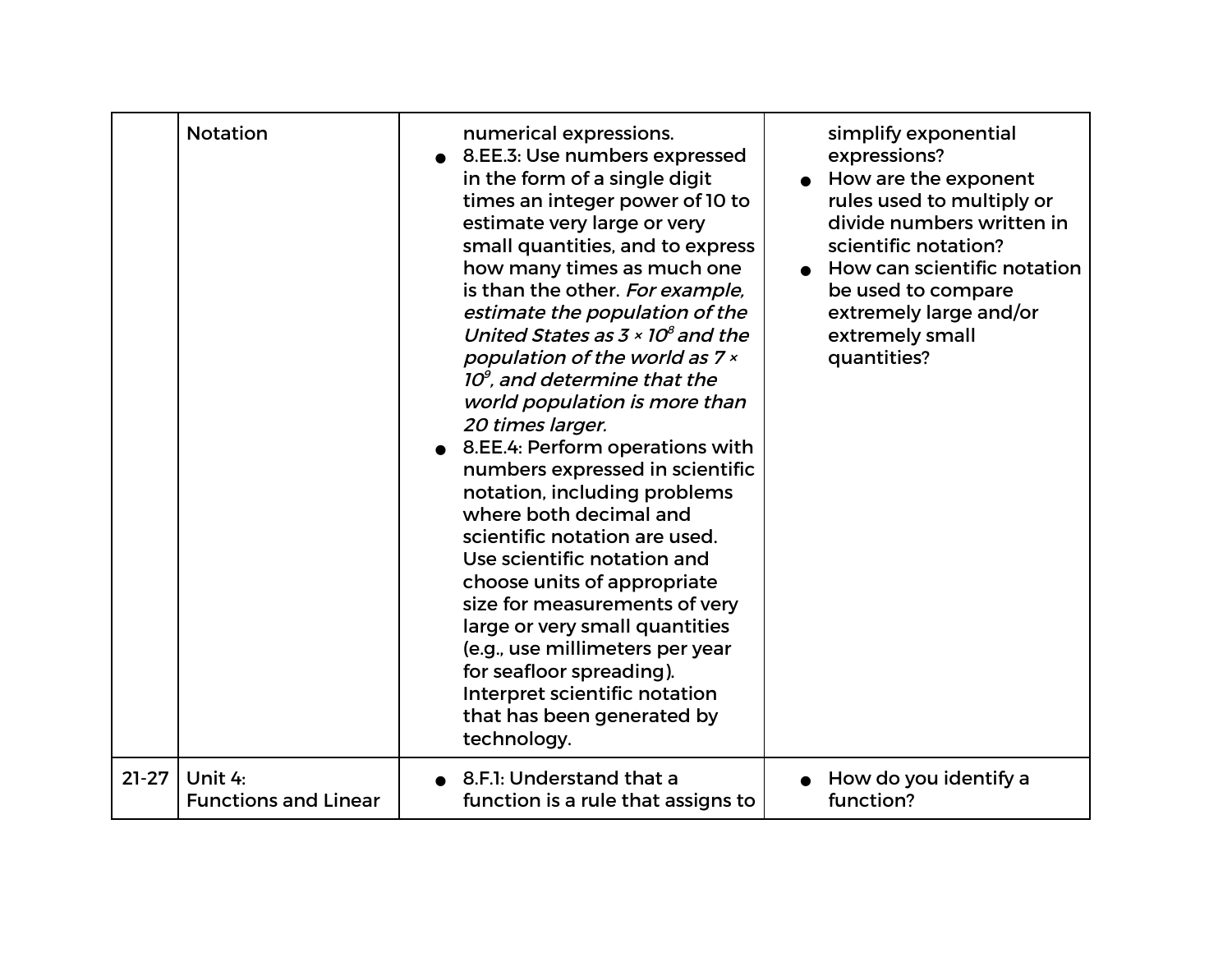| <b>Equations</b> | each input exactly one output.<br>The graph of a function is the<br>set of ordered pairs consisting<br>of an input and the<br>corresponding output (function<br>notation is not required in<br>Grade 8).<br>8.EE.5: Graph proportional<br>relationships, interpreting the<br>unit rate as the slope of the<br>graph. Compare two different<br>proportional relationships<br>represented in different ways.<br>For example, compare a<br>distance-time graph to a<br>distance-time equation to<br>determine which of two<br>moving objects has greater<br>speed.<br>● 8.EE.6: Use similar triangles to<br>explain why the slope m is the<br>same between any two distinct<br>points on a non-vertical line in<br>the coordinate plane<br>8.EE.6: Derive the equation $y =$<br>mx for a line through the<br>origin, and the equation $y = mx$<br>+ b for a line intercepting the<br>vertical axis at b.<br>8.F.3: Interpret the equation $y =$<br>$mx + b$ as defining a linear | How might a function<br>represent a real-world<br>situation?<br>• What is the relationship<br>between the meaning of a<br>slope in context and the<br>corresponding graph?<br>How is the concept of rate<br>of change applied to real-<br>life situations?<br>What are the different<br>ways to graph a linear<br>equation? |
|------------------|-------------------------------------------------------------------------------------------------------------------------------------------------------------------------------------------------------------------------------------------------------------------------------------------------------------------------------------------------------------------------------------------------------------------------------------------------------------------------------------------------------------------------------------------------------------------------------------------------------------------------------------------------------------------------------------------------------------------------------------------------------------------------------------------------------------------------------------------------------------------------------------------------------------------------------------------------------------------------------|-----------------------------------------------------------------------------------------------------------------------------------------------------------------------------------------------------------------------------------------------------------------------------------------------------------------------------|
|------------------|-------------------------------------------------------------------------------------------------------------------------------------------------------------------------------------------------------------------------------------------------------------------------------------------------------------------------------------------------------------------------------------------------------------------------------------------------------------------------------------------------------------------------------------------------------------------------------------------------------------------------------------------------------------------------------------------------------------------------------------------------------------------------------------------------------------------------------------------------------------------------------------------------------------------------------------------------------------------------------|-----------------------------------------------------------------------------------------------------------------------------------------------------------------------------------------------------------------------------------------------------------------------------------------------------------------------------|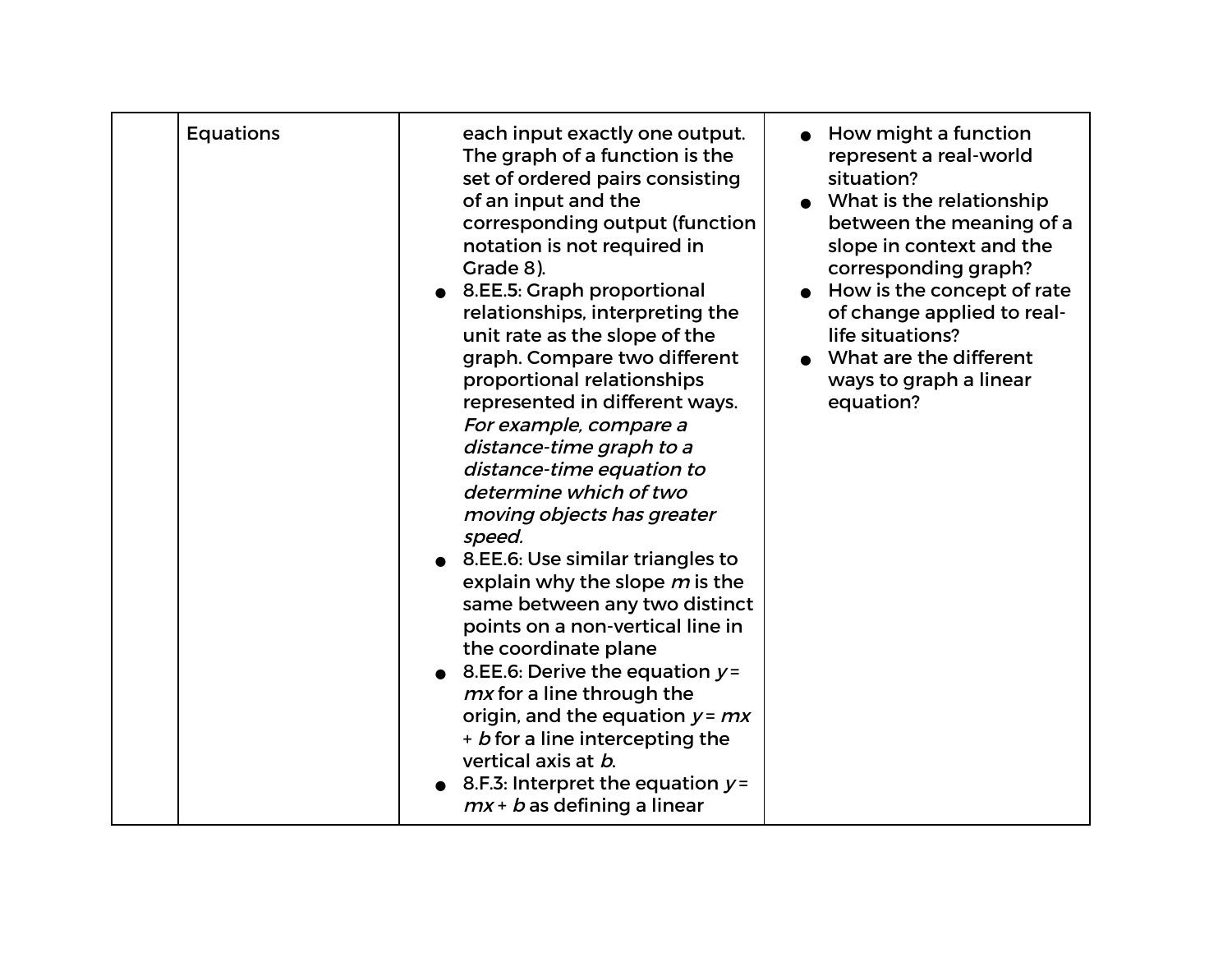|           |                                     | function, whose graph is a<br>straight line; give examples of<br>functions that are not linear.<br>For example, the function A=<br>S2 giving the area of a square<br>as a function of its side length<br>is not linear because its graph<br>contains the points $(1, 1)$ , $(2, 4)$<br>and (3, 9), which are not on a<br>straight line. (SC 8)<br>8.F.2: Compare properties of<br>two functions each<br>represented in a different way<br>(algebraically, graphically,<br>numerically in tables, or by<br>verbal descriptions). For<br>example, given a linear<br>function represented by a table<br>of values and a linear function<br>represented by an algebraic<br>expression, determine which<br>function has the greater rate of<br>change. |                                                                                                           |
|-----------|-------------------------------------|---------------------------------------------------------------------------------------------------------------------------------------------------------------------------------------------------------------------------------------------------------------------------------------------------------------------------------------------------------------------------------------------------------------------------------------------------------------------------------------------------------------------------------------------------------------------------------------------------------------------------------------------------------------------------------------------------------------------------------------------------|-----------------------------------------------------------------------------------------------------------|
| $12 - 16$ | Unit 5:<br><b>Writing Functions</b> | 8.F.3: Interpret the equation $y =$<br>$mx + b$ as defining a linear<br>function, whose graph is a<br>straight line; give examples of<br>functions that are not linear.<br>For example, the function A=<br>S2 giving the area of a square                                                                                                                                                                                                                                                                                                                                                                                                                                                                                                         | How does the symbolic<br>form relate to the numeric.<br>graphic, and verbal forms<br>of linear equations? |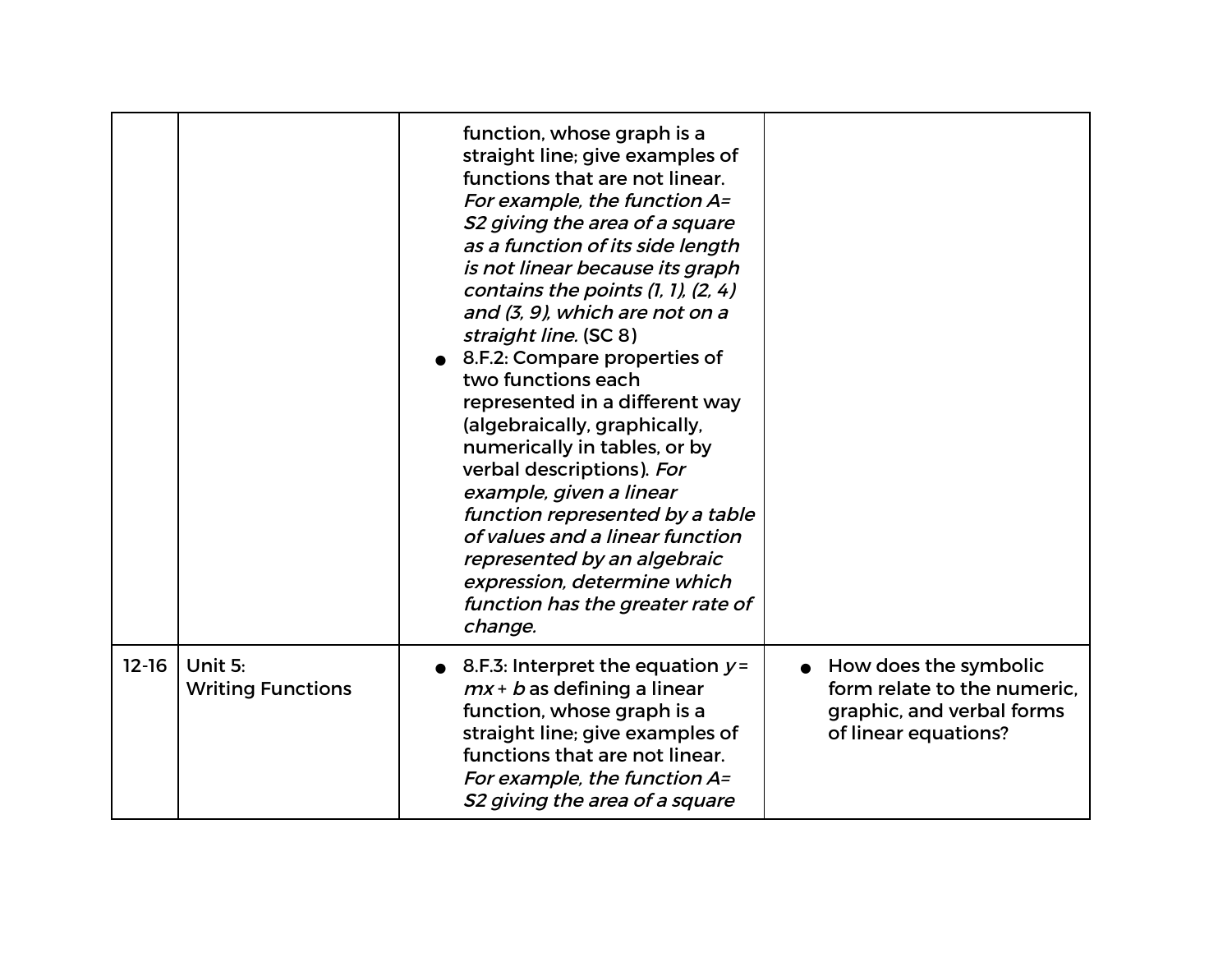| as a function of its side length<br>is not linear because its graph<br>contains the points $(1, 1)$ , $(2, 4)$<br>and (3, 9), which are not on a<br>straight line. (SC 8)<br>8.F.4: Construct a function to<br>model a linear relationship<br>between two quantities.<br>Determine the rate of change<br>and initial value of the function<br>from a description of a<br>relationship or from two $(x, y)$<br>values, including reading these<br>from a table or from a graph.<br>Interpret the rate of change<br>and initial value of a linear<br>function in terms of the<br>situation it models, and in<br>terms of its graph or a table of<br>values.<br>8.SP.3: Use the equation of a<br>linear model to solve problems<br>in the context of bivariate<br>measurement data,<br>interpreting the slope and<br>intercept. For example, in a<br>linear model for a biology<br>experiment, interpret a slope of<br>1.5 cm/hr as meaning that an |  |
|--------------------------------------------------------------------------------------------------------------------------------------------------------------------------------------------------------------------------------------------------------------------------------------------------------------------------------------------------------------------------------------------------------------------------------------------------------------------------------------------------------------------------------------------------------------------------------------------------------------------------------------------------------------------------------------------------------------------------------------------------------------------------------------------------------------------------------------------------------------------------------------------------------------------------------------------------|--|
| additional hour of sunlight<br>each day is associated with an                                                                                                                                                                                                                                                                                                                                                                                                                                                                                                                                                                                                                                                                                                                                                                                                                                                                                    |  |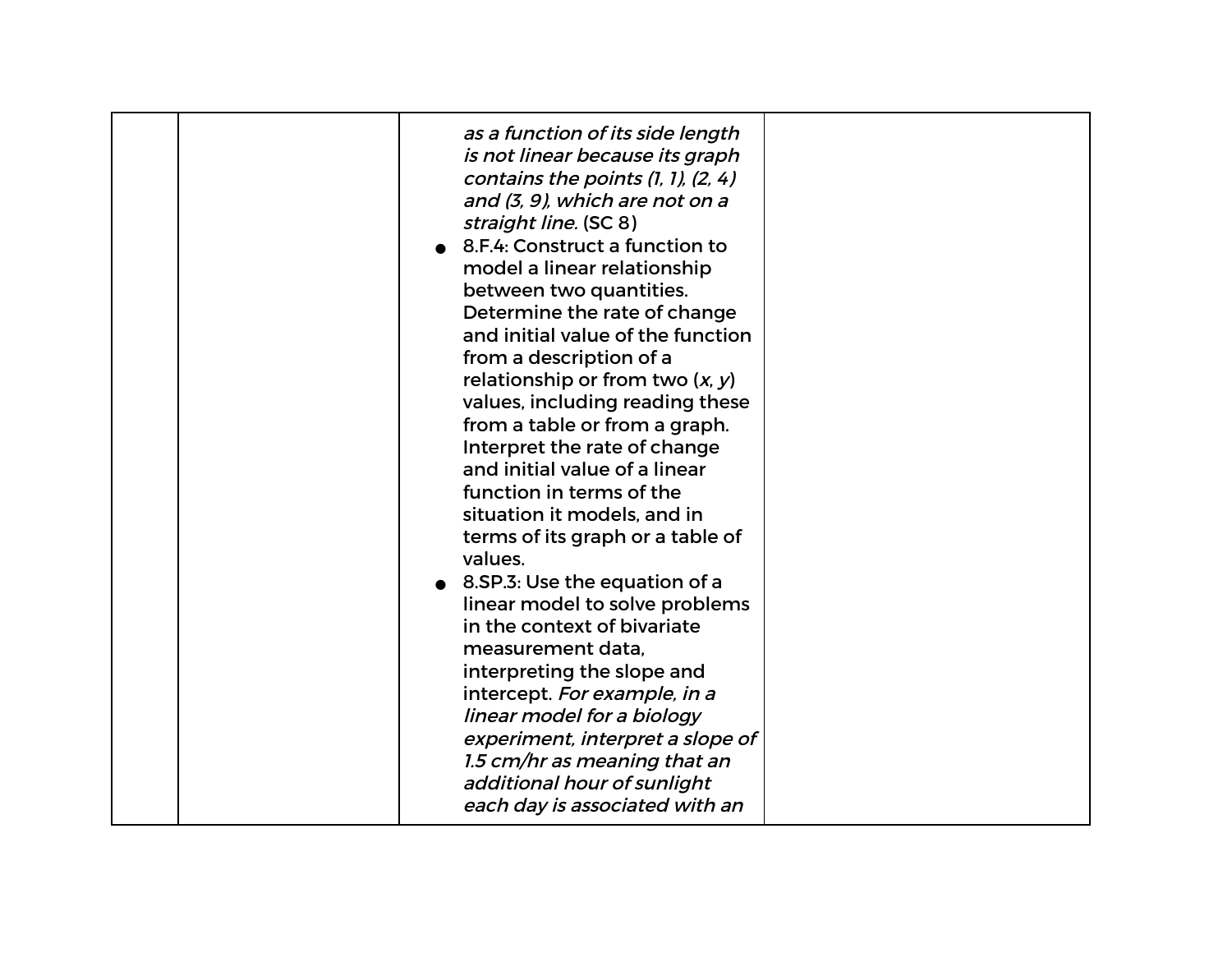|          |                                                           | additional 1.5 cm in mature<br>plant height.<br>8.F.5: Describe qualitatively the<br>functional relationship<br>between two quantities by<br>analyzing a graph (e.g., where<br>the function is increasing or<br>decreasing, linear or nonlinear).<br>Sketch a graph that exhibits<br>the qualitative features of a<br>function that has been<br>described verbally.                                                                                                                                                                                                             |                                                                                                                                                                                         |
|----------|-----------------------------------------------------------|---------------------------------------------------------------------------------------------------------------------------------------------------------------------------------------------------------------------------------------------------------------------------------------------------------------------------------------------------------------------------------------------------------------------------------------------------------------------------------------------------------------------------------------------------------------------------------|-----------------------------------------------------------------------------------------------------------------------------------------------------------------------------------------|
| $8 - 10$ | Unit 6:<br><b>Bivariate Data and</b><br><b>Statistics</b> | 8.SP.1: Construct and interpret<br>scatter plots for bivariate<br>measurement data to<br>investigate patterns of<br>association between two<br>quantities. Describe patterns<br>such as clustering, outliers,<br>positive or negative association,<br>linear association, and<br>nonlinear association.<br>8.SP.2: Know that straight lines<br>are widely used to model<br>relationships between two<br>quantitative variables. For<br>scatter plots that suggest a<br>linear association, informally fit<br>a straight line, and informally<br>assess the model fit by judging | • How can linear functions<br>be used to model data?<br>How can we represent<br>bivariate data with an<br>equation?<br>What are some practical<br>applications for line of best<br>fit? |